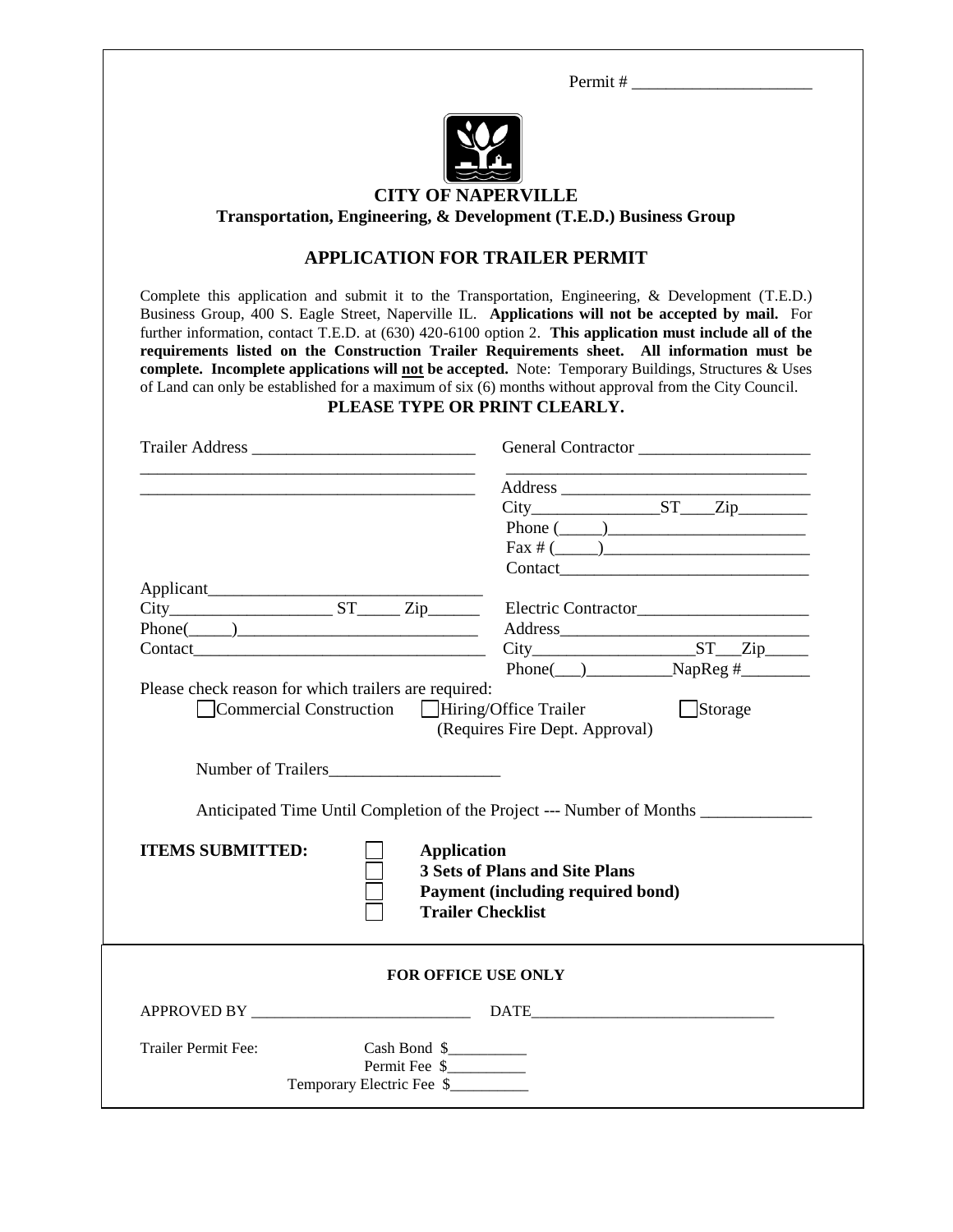I, \_\_\_\_\_\_\_\_\_\_\_\_\_\_\_\_\_\_\_, being the applicant or owner of the premises in which the trailer installation(s) shall be made, agree to conform with and abide by all the rules, regulations and provisions of the City Ordinances pertaining to the installation and maintenance of temporary trailers now or hereafter in force.

**UNDER THE PENALTIES OF PERJURY AS PROVIDED BY LAW, THE UNDERSIGNED CERTIFIES THAT THE STATEMENTS SET FORTH IN THIS APPLICATION, PLANS, SPECIFICATIONS AND PLAT ARE TRUE AND CORRECT AND ARE IN ACCORDANCE WITH THE PROVISIONS AND REGULATIONS OF THE BUILDING CODE AND ALL OTHER CODES AND ORDINANCES OF NAPERVILLE APPLICABLE THERETO AND IN FORCE WHEN CONSTRUCTION IS COMMENCED. IF THE APPLICANT KNOWINGLY FALSIFIES ANY INFORMATION IN THIS APPLICATION, APPLICANT SHALL BE CONSIDERED IN VIOLATION OF SECTION 1-12-4 OF THE NAPERVILLE MUNICIPAL CODE AND SHALL BE FINED NOT LESS THAN FIFTY DOLLARS (\$50) NOR MORE THAN FIVE HUNDRED DOLLARS (\$500).**

**(Please check here. \_\_\_\_\_\_\_\_\_\_\_\_\_\_) I HAVE READ AND UNDERSTAND THE CONSTRUCTION SITE SAFETY REQUIREMENTS OF THE CITY OF NAPERVILLE.** 

**(Please initial here.) \_\_\_\_\_\_\_\_\_\_\_\_\_\_\_\_\_\_\_\_\_**

**SIGNATURE OF APPLICANT LEADER IN EXAMPLE SERVICE SERVICE SERVICE SERVICE SERVICE SERVICE SERVICE SERVICE SERVICE**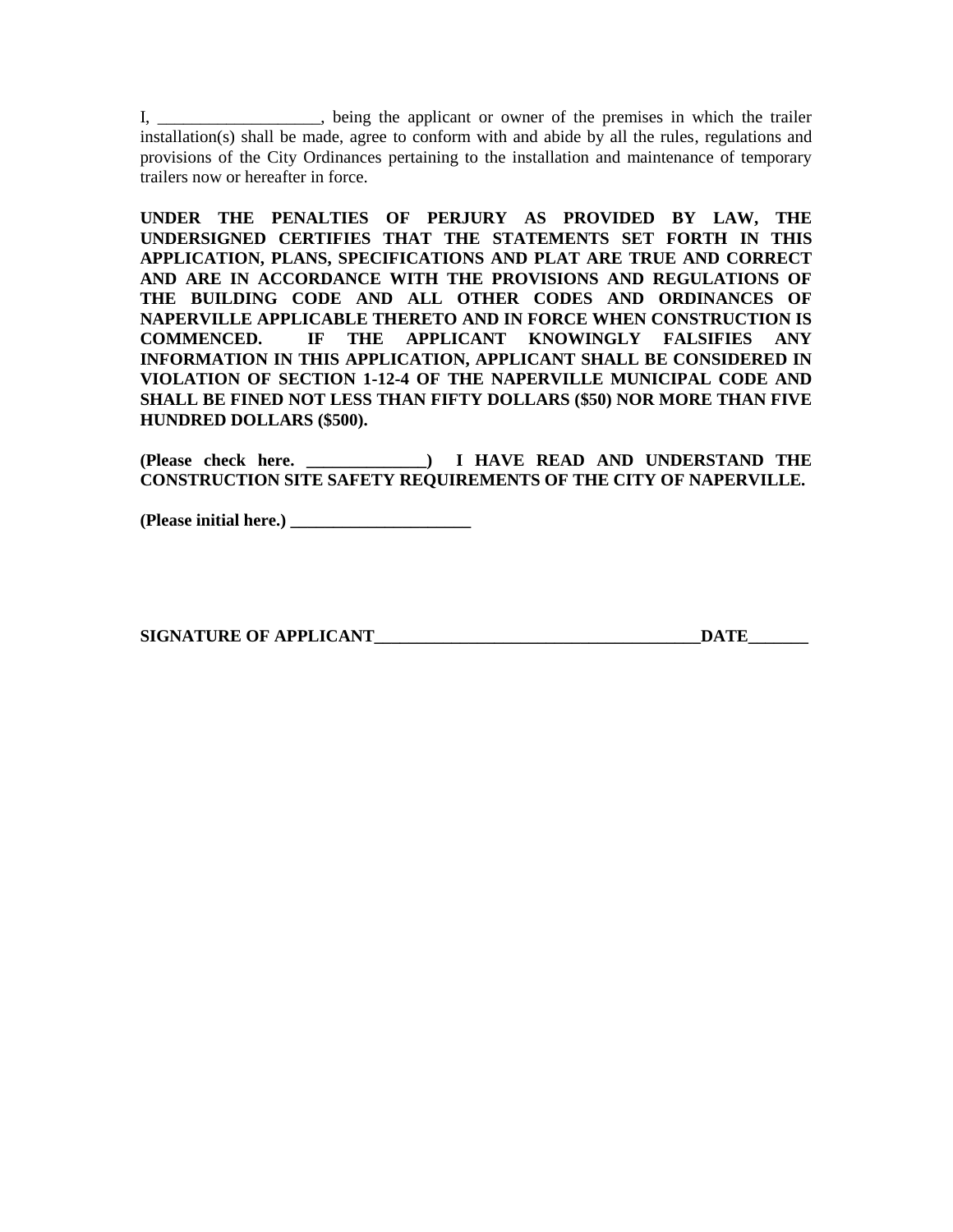

# **CITY OF NAPERVILLE Transportation, Engineering & Development (T.E.D.) Business Group**

## **CONSTRUCTION TRAILER REQUIREMENTS**

- 1. Permit application must include three (3) copies of an  $8\frac{1}{2}$  X  $11$ " site plan showing the proposed location of trailers and access to trailers also the location of the trailer in relation to right of ways. Site plan must also include location of the necessary dumpsters and screening and include estimated date of removal.
- 2. Fees and Charges There will be a **\$38.00 submittal fee per permit. Upon the issuance of the permit payment for 2 separate inspections (set up and takedown) @ \$61.00 each will be due for a total of \$122.00.**
- 3. **A separate fee of \$100.00** will be charged for **temporary electric service (meter)** if required and applicable. The electric sub-contractor is required to be State-licensed and registered in the City of Naperville.
- 4. A **cash bond of \$500.00** must be submitted as surety of conformance for **each** trailer requested. (Bonds must be paid at the same time the permit is paid for.) The bond will be refunded to the applicant **upon request** after the trailer is removed from the site, provided the site is maintained and kept free and clear of debris.
- 5. All trailers shall be secured against unauthorized entry.
- 6. All trailer areas shall be policed on a regular basis to maintain the area in a neat and orderly condition.
- 7. Trailer areas and access roads to trailers must be overlaid with a minimum of four inches of compacted gravel.
- 8. Trailers located in a residential area shall be screened from view. Further, all dumpsters must be screened in residential areas.
- 9. Trailers cannot be located within any public or private right-of-way, and they cannot be located so as to interfere with any public or private easements. Trailer locations must also meet the setback requirements (minimum of 20 feet). Setback is measured from the backside of the curb.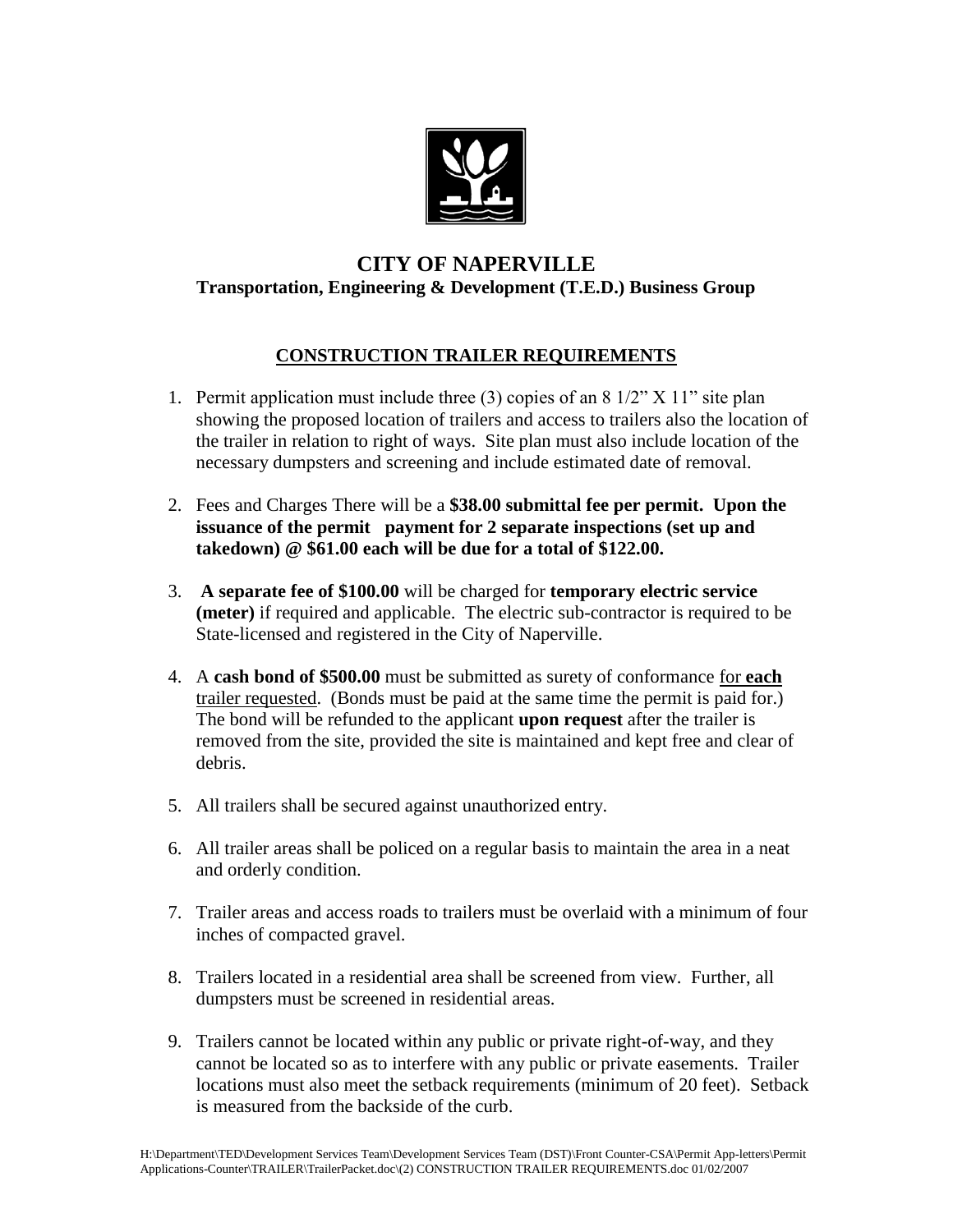10. A violation of the standards set forth in ordinance 91-134, 8-6-91 may allow the City of Naperville to use the cash bond to correct a violation. Written notice of violations will be mailed to the contact person stated on the application, who will have 15 days to correct the violation. If a portion of the cash bond is used to correct a violation the permit holder will be required to submit the additional surety to maintain bond to \$500.00.

## **REMOVAL OF TRAILER**

- 1. Construction trailers will be removed from the site when the last structure for which trailers are permitted has been constructed and occupied, or six months after the construction activity has ceased, whichever occurs first.
- 2. Office trailers will be removed within thirty (30) days of receipt of approval for occupancy for any model home within the subject development.
- 3. Construction trailers used solely for storage of tools or material will be removed within fifteen (15) days after the construction activity has ceased.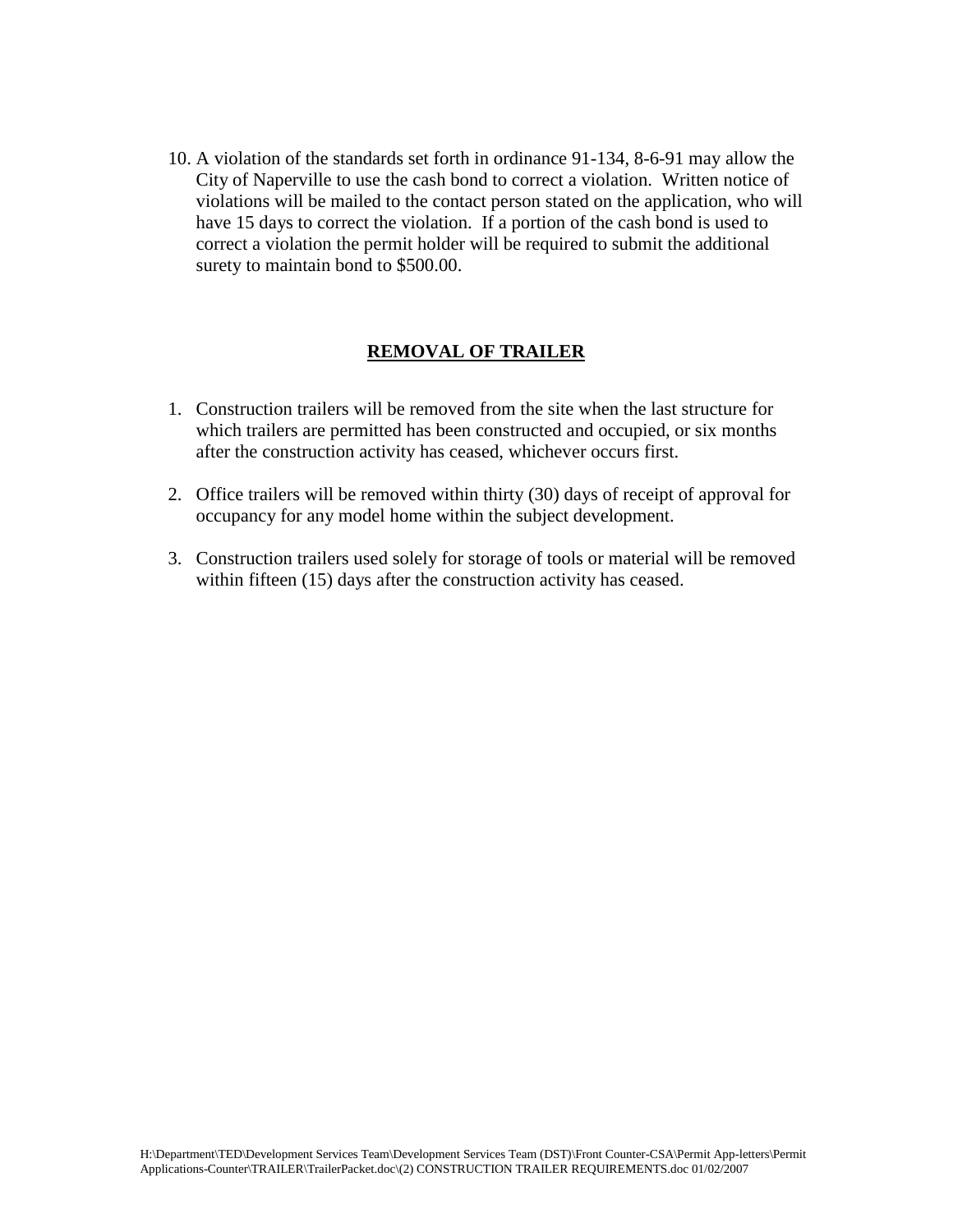

**Transportation, Engineering, & Development (T.E.D.) Business Group**

# **TRAILER CHECKLIST**

| <b>NAME</b>                                                                                                                         |                                                                                                                                                                                                                                                                                      |                                        |                                               |
|-------------------------------------------------------------------------------------------------------------------------------------|--------------------------------------------------------------------------------------------------------------------------------------------------------------------------------------------------------------------------------------------------------------------------------------|----------------------------------------|-----------------------------------------------|
| <b>ADDRESS_</b>                                                                                                                     |                                                                                                                                                                                                                                                                                      |                                        |                                               |
| <b>PLANS:</b>                                                                                                                       | A site plan showing existing buildings, lot lines, driveways, walks, temporary structure,<br>placement and layout of stock inside and out, and safety barriers. The following checklist<br>of requirements is a method of providing the required information and is to be addressed. |                                        |                                               |
|                                                                                                                                     | <b>HOW LONG WILL TRAILER BE ON SITE?</b>                                                                                                                                                                                                                                             |                                        | $T0$ TO                                       |
|                                                                                                                                     | FOR WHAT WILL IT BE USED?                                                                                                                                                                                                                                                            |                                        |                                               |
|                                                                                                                                     | <b>IS SITE PLAN PROVIDED?</b><br><b>LOCATION OF TRAILER ON SITE?</b>                                                                                                                                                                                                                 | YES<br><b>YES</b>                      | NO<br>N <sub>O</sub>                          |
|                                                                                                                                     | Provide dimensions<br>IS PLACEMENT WITHIN BUILDING LINES?                                                                                                                                                                                                                            | <b>YES</b>                             | NO                                            |
|                                                                                                                                     | <b>METHOD USED TO SECURE TRAILER?</b>                                                                                                                                                                                                                                                |                                        |                                               |
|                                                                                                                                     | <b>PROVIDED MANUFACTURER'S WIND RATINGS?</b> YES                                                                                                                                                                                                                                     |                                        | N <sub>O</sub>                                |
| <b>PROOF OF FLAME SPREAD/FIRE PROOFING?</b>                                                                                         |                                                                                                                                                                                                                                                                                      | <b>YES</b>                             | N <sub>O</sub>                                |
| <b>LAYOUT OF THE INTERIOR?</b><br><b>CLEAR AISLES INSIDE TRAILER?</b>                                                               |                                                                                                                                                                                                                                                                                      | <b>YES</b><br><b>YES</b>               | N <sub>O</sub><br>N <sub>O</sub>              |
| WILL THERE BE ELECTRICITY ON SITE?<br>New metered connection to the Electric Utility needed?<br><b>ELECTRIC HOOK-UP TO TRAILER?</b> |                                                                                                                                                                                                                                                                                      | <b>YES</b><br><b>YES</b><br><b>YES</b> | <b>NO</b><br>N <sub>O</sub><br>N <sub>O</sub> |
| If yes,                                                                                                                             | Methods of wiring have been provided?<br>Diagram has been provided?<br>Specify hours of operation                                                                                                                                                                                    | <b>YES</b><br><b>YES</b><br>FROM       | N <sub>O</sub><br>NO<br><b>TO</b>             |
| <b>SANITARY FACILITIES?</b><br>If yes, indicate type, amounts and locations                                                         |                                                                                                                                                                                                                                                                                      | <b>YES</b>                             | N <sub>O</sub>                                |
| <b>DUMPSTER(S) FOR RUBBISH?</b>                                                                                                     |                                                                                                                                                                                                                                                                                      | <b>YES</b>                             | N <sub>O</sub>                                |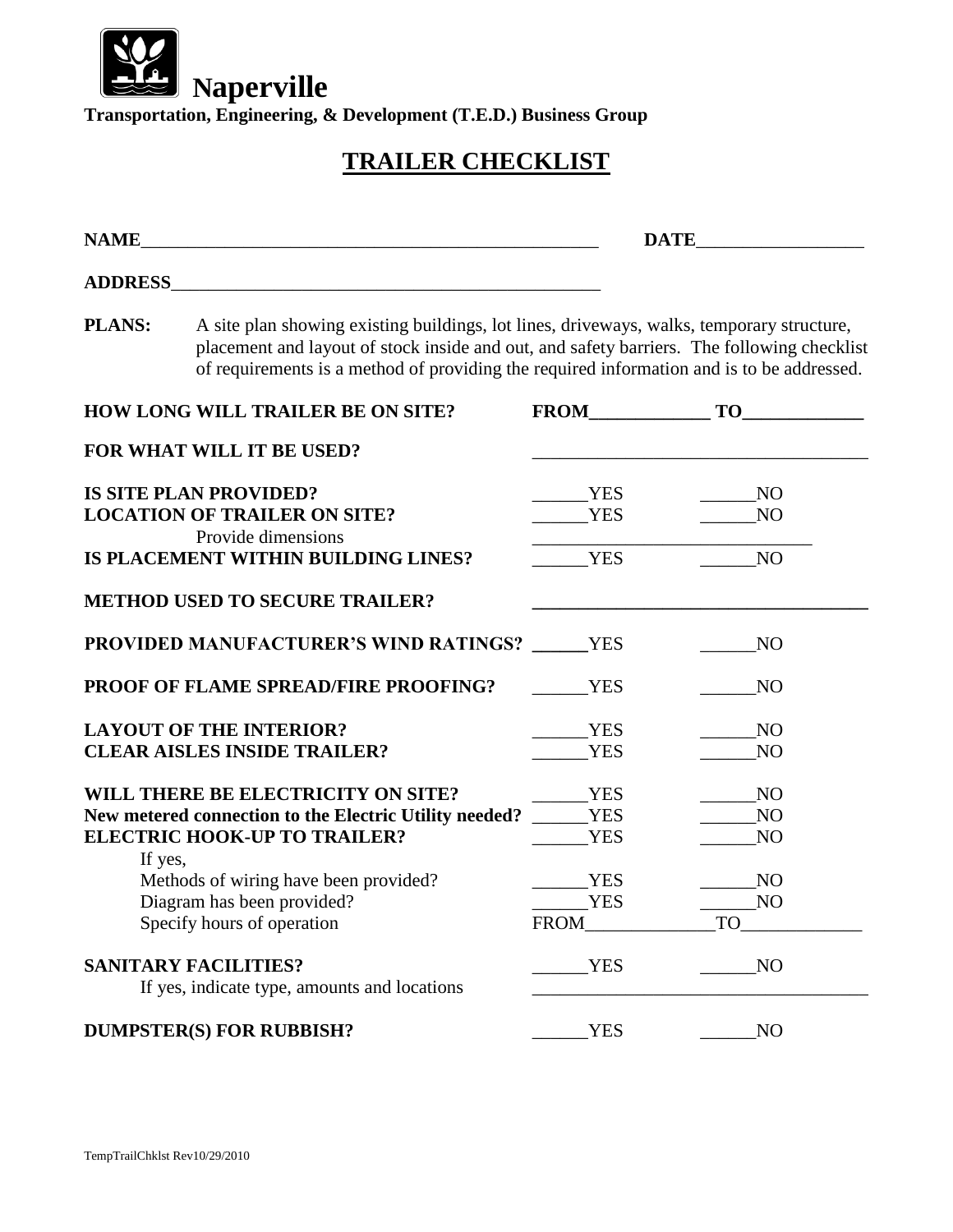

## **Naperville Municipal Code Extract TRAILERS (Modified Thru Ordinance 96-47)**

#### **5-2B-6: SALES, OFFICE, OR CONSTRUCTION TRAILERS:**

- 1. Definition: A sales, office, or construction trailer (hereinafter trailers, except as otherwise specified) shall be defined as any temporary or movable trailer which is, was, or may be used for the storage of construction materials or tools, as shelter for workers, for supervising construction activity, for a sales office, or other office needed for the development of a site, and which is temporarily located at a site other than its permanent trailer location.
- 2. The use of trailers in the City shall be subject to the following regulations:
	- 2.1. Areas where trailers are located and access roads to such areas shall be overlaid with a minimum of four inches (4") of compacted gravel.
	- 2.2. Trailers shall not be located within any public or private right of way nor shall they be located so as to interfere in any way with a public or private easement.
	- 2.3. All areas where trailers are located shall be screened from abutting residential areas. (Ord. 84-90, 6-18-84)
	- 2.4. All trailers shall be located and maintained in accordance with a site plan approved by the Director of the Department of Community Development or his or her designee, or by the City Council in accordance with subsection 3 hereof. (Ord. 96-47, 4-2-96)
	- 2.5. All trailer areas shall have a minimum of one dumpster for depositing refuse which shall be screened from abutting residential areas. The refuse in each such dumpster shall be removed periodically or as necessary to an appropriate waste disposal facility to prevent littering and the escape or removal of refuse by wind or other means. In addition, all trailer areas shall be policed on a regular basis to maintain the area in a neat and orderly condition. (Ord. 84-90, 6- 18-84)
	- 2.6. All construction trailers shall be removed from the site when the last structure for which such trailers are permitted has been constructed and occupied, or six (6) months after the construction activity for which such trailers were permitted has substantially ceased, whichever occurs first.
	- 2.7. All sales or office trailers used for the purpose of selling lots or homes shall be removed within thirty (30) days of receipt of approval for occupancy from the Department of Community Development for any model home within the subject development.
	- 2.8. All construction trailers used solely for the storage of tools or materials for construction purposes shall be removed within fifteen (15) days after the construction activity for which such trailers were permitted has ceased.
	- 2.9. All trailers shall be secured against unauthorized entry.
	- 2.10. A five hundred dollar (\$500.00) cash bond for each trailer shall be posted with the Director of the Department of Community Development to guarantee performance of these regulations by the holder of the construction trailer permit. Such bond may be used by the City, at the direction of the Director of the Department of Community Development, to enforce performance of these regulations. Prior to any such use of such bond, however, the Director of the Department of Community Development shall give written notice to the permit holder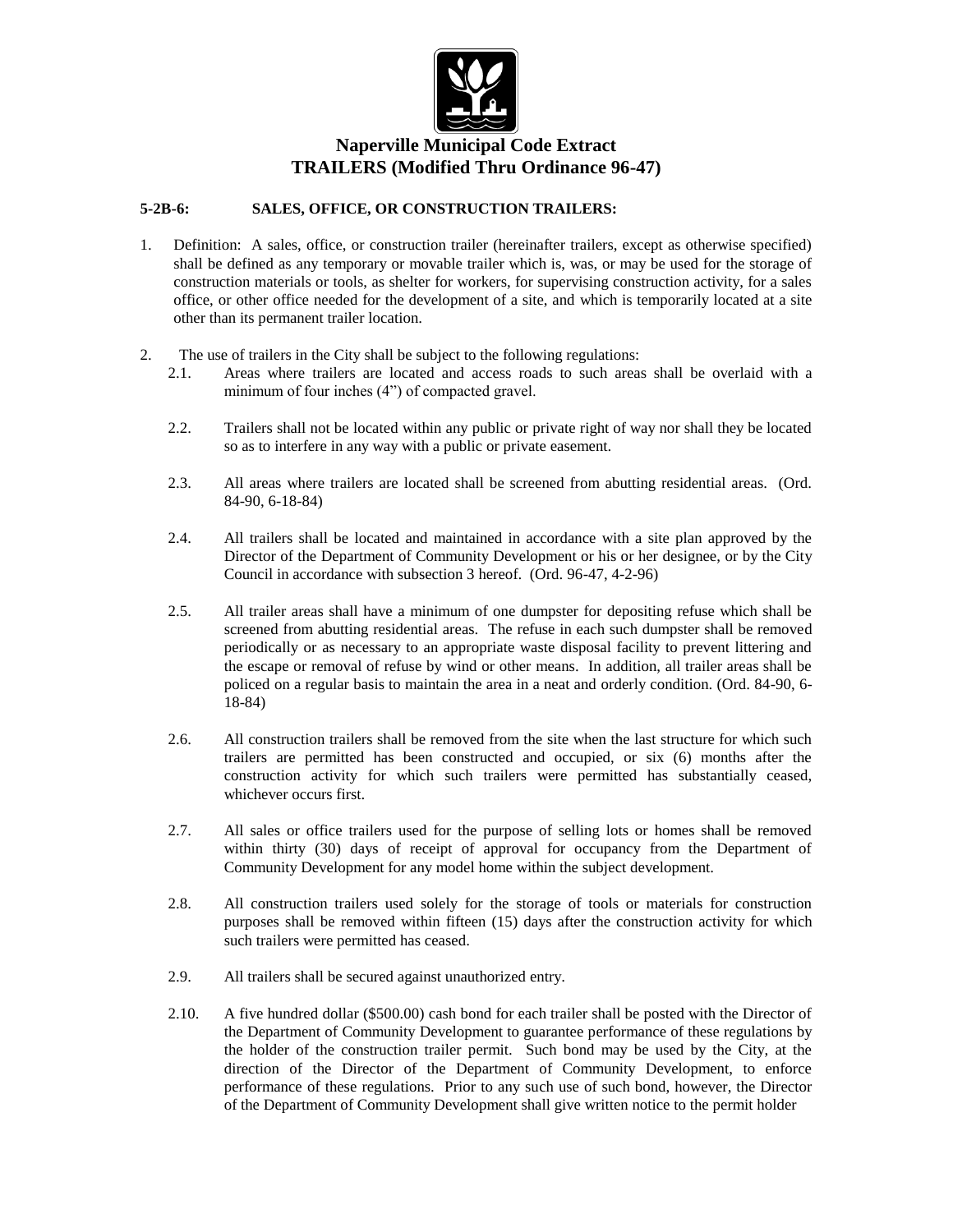informing the permit holder of the violation that exists, the action necessary to correct the violation, the period of time during which the violation must be corrected, and the right of the permit holder to be heard regarding the violation alleged to exist and the proposed remedial action. (Ord. 96-47, 4-2-96)

- 2.11. A permit holder, upon receiving notice of a violation as provided above, shall correct the violation as required within fifteen (15) days for the date of said written notice. Alternatively, the permit holder may request a hearing before the City Manager by delivering his written request for a hearing to the City Manager within fifteen (15) days of the date of said written notice. Upon receiving a request for a hearing, the City Manager shall set a date when the hearing will be held which shall be within ten (10) days of the request for such hearing, and he shall also set the time and place of such hearing. The City Manager shall advise the applicant of the date, time and place for such hearing in writing. The hearing shall be informal. The Director of the Department of Community Development or his representative shall state such facts as may be relevant to the alleged violation and the proposed corrective action. The permit holder shall have the right to question the Director of the Department of Community Development or his representative as to the alleged violation and corrective action and may also offer such further facts as may be relevant to the alleged violation and proposed corrective action. Based upon such facts, the City Manager shall determine whether a violation of these regulations exists and the remedial actions, if any, that is appropriate. The decision of the City Manager as to the existence of a violation of these regulations and the necessary remedial action, if any, shall be final. In the event that the permit holder fails to request a hearing by the City Manager, or if the City Manager determines that a violation exists and that remedial action is appropriate, the Director of the Department of Community Development shall be authorized to use the posted cash bond to correct the violation as stated in said written notice or as otherwise determined by the City Manager. (Ord. 84-90, 6-18-84)
- 3. Permits:
	- 3.1. No construction trailer shall be located or used in the City without a permit issued for such trailer upon authorization of the City Council or Director of the Department of Community Development or his/her designate as provided below. (Ord. 95-2014, 9-19-95)
	- 3.2. All permit applications shall be made by the developer of the area, builder, general contractor or other such person, firm or corporation having general charge or control of construction in the area or on the site for which such construction trailers are to be used.
	- 3.3. All permit applications shall describe the development or building site for which the requested construction trailers are required, the number of trailers requested and the anticipated construction activating in such development or building site that requires the number of trailers requested. In addition, the permit application shall include a site plan indicating the proposed location of each trailer. (Ord. 84-90, 6-18-84)
	- 3.4. The Director of Community Development or his/her designee shall authorize the issuance of such construction trailer permits as are appropriate to meet the reasonable construction requirements of the permit applicant based upon the scope and schedule of applicant's anticipated construction activity, provided that all requirements of subsection 2 of this Section are totally complied with. Trailers used for the sale of merchandise or to house a use in a zoning district in which it is not permitted must be approved by the City Council. Also, any applicant who is unable to meet the requirements of subsection 2 of this Section, or who believes that the denial of his permit by the Department of Community Development was incorrect, may seek the approval of a permit by the City Council. (Ord. 95-201, 9-19-95)
	- 3.5. Upon authorization, payment of a permit fee and posting of the required cash bond, the Department of Community Development shall issue construction trailer permits. (Ord. 88-12, 1-18-88)